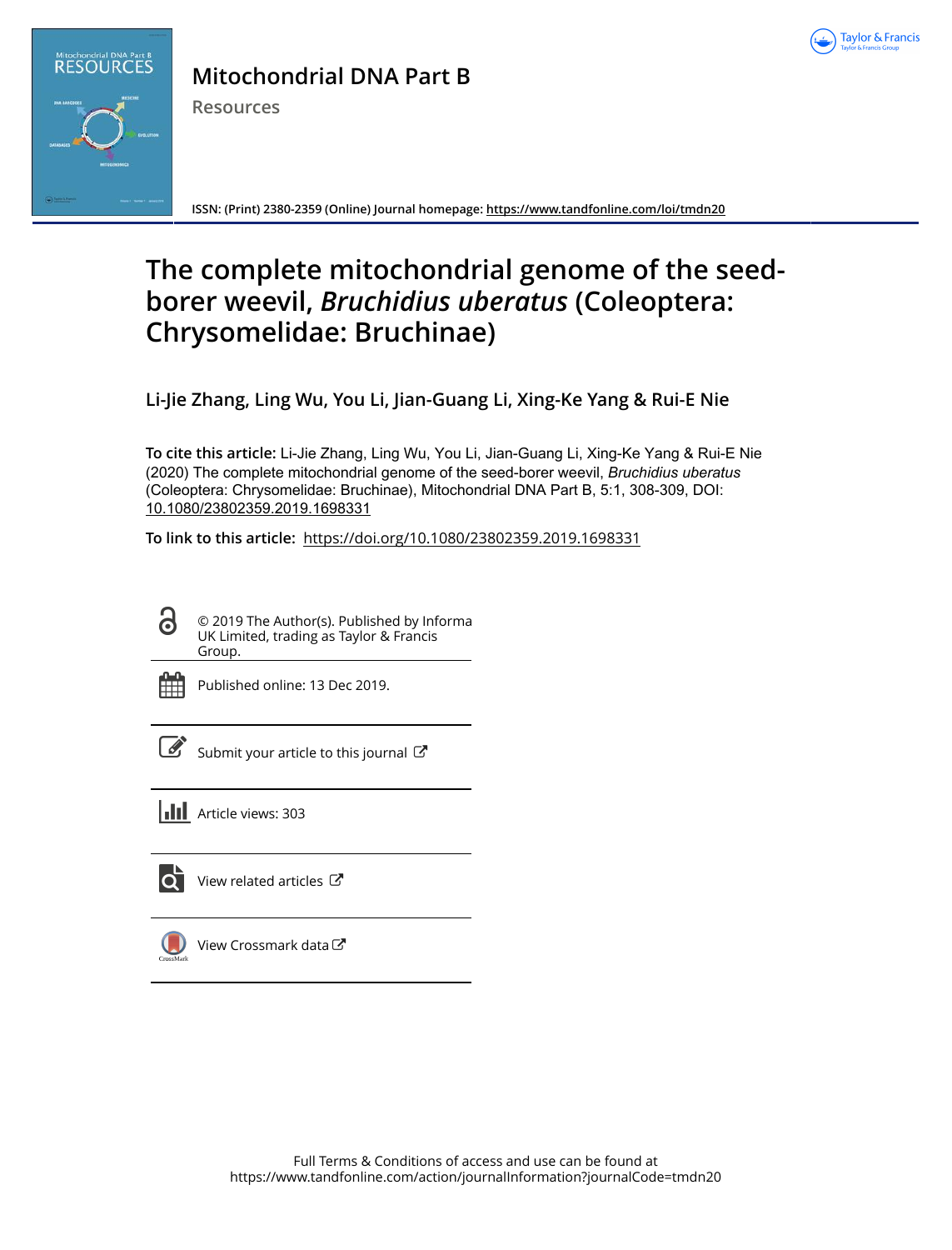### <span id="page-1-0"></span>MITOGENOME ANNOUNCEMENT



**a** OPEN ACCESS **D** Check for updates

# The complete mitochondrial genome of the seed-borer weevil, Bruchidius uberatus (Coleoptera: Chrysomelidae: Bruchinae)

Li-Jie Zhang<sup>a</sup>, Ling Wu<sup>b</sup>, You Li<sup>c</sup>, Jian-Guang Li<sup>a</sup>, Xing-Ke Yang<sup>b</sup> and Rui-E Nie<sup>b</sup>

<sup>a</sup>Beijing Customs District P. R. China, Beijing, China; <sup>b</sup>Key Laboratory of Zoological Systematics and Evolution, Institute of Zoology, Chinese Academy of Sciences, Beijing, China; <sup>c</sup>School of Forest Resources and Conservation, University of Florida, Gainesville, FL, USA

#### ABSTRACT

In this study, the complete 15,892 bp mitochondrial genome of Bruchidius uberatus (Fåhraeus) was sequenced using Illumina NovaSeq6000 platform. The mitogenome is a double-stranded circular molecule of 15,892 bp in length with 22 transfer RNA genes, 13 protein-coding genes and two ribosomal RNA genes as in other insects. Twenty-five species from 8 subfamilies of Chrysomelidae were selected as ingroups and 3 species of Lamiinae as outgroups for phylogenetic analysis based on mitogenome. The results showed that the subfamily Bruchinae was monophyly. Genus Bruchidius had more closed relationship with Acanthoscelides than Callosobruchus in Bruchinae with high support values.

ARTICLE HISTORY

Received 30 October 2019 Accepted 23 November 2019

**KEYWORDS** Mitochondrial genome; phylogeny; Bruchidius uberatus; Bruchinae

Bruchidius uberatus (Fahraeus) (Coleoptera: Chrysomelidae: Bruchinae) is a serious pest of Vachellia nilotica seeds (including V. n. tomentosa and V. n. adansonii), a far-spread tree species in African savannas with important economic and ecological value. In addition to the main host plant, this bruchid is also listed from Senegalia senegal, Vachellia sieberiana, V. flava, V. tortilis, V. kirkii, V. seyal and Acacia ehrenbergiana (Ernst et al. [1990](#page-2-0); Delobel et al. [2015\)](#page-2-0).

The specimens used in this study were intercepted in imported *Vachellia* sp. from Nigeria (N9°3'14.24"E7°29'17.57"). The sequenced DNA was kept at the National Zoological Museum of China, Institute of Zoology, Chinese Academy of Sciences, Beijing, China (NZMC, the DNA accession number: DX104). The species was identified by Dr. You Li. The complete mitogenome of B. uberatus was sequenced by Illumina's HiSeq6000 platform (Illumina, San Diego, CA, USA) with 350 bp insert size and a pair-end 150 bp sequencing strategy. The sequence reads were first filtered by the programs following Zhou et al. ([2013](#page-2-0)) and then the remaining high-quality reads were assembled using IDBA-UD (Peng et al. [2012](#page-2-0)). The annotations of genes were done by Geneious 8.0.5 software (Kearse et al. [2012\)](#page-2-0) and tRNAscan-SE 1.21 (Schattner et al. [2005](#page-2-0)).

The complete mitochondrial genome (mitogenome) of B. uberatus is a double-stranded circular molecule of 15,892 bp in length (GenBank accession number: MN594498), with 22 transfer RNA genes, 13 protein-coding genes and two ribosomal RNA genes as in other insects. The overall base composition is A: 39.3%, T: 38.2%, C: 13.4%, and G: 9.1%, with a much higher  $A + T$  content.

For the phylogenetic analysis, all available mitogenomes of the subfamilies of Chrysomelidae was downloaded and analyzed. The acceptable sequences including 13 protein-coding

genes and longer than 10 K bp were kept. Total twenty-five species (accession numbers: KY856743, KY856744, KY856745, KY942060, KY942061, KY942062, MF960125, JX412832, MF925724, MN594498, AF467886, JX412769, KF669870, KF658070, MF946616, MF960113, MF960117, MF960109, NC\_028332, JX220992.1, HQ232809, JX412804, JX412756, JX220988, JX412753) from 8 subfamilies (Bruchinae, Criocerine, Cassidinae, Eumolpinae, Cryptocephalinae, Chrysomelinae, Galerucinae, Alticnae) were selected as ingroups and 3 species of Lamiinae (accession numbers: DQ768215, NC\_022671, FJ424074) were selected as outgroups. The phylogenetic inference was based on 13 Protein coding genes (PCGs). TransAlign methods were used to align all genes (Bininda-Emonds [2005\)](#page-2-0). The aligned data from 13PCGs were concatenated with Sequence Matrix v.1.7.8 (Vaidya et al. [2011](#page-2-0)). Bayesian inference was performed using MrBayes v.3.2 (Ronquist et al. [2012](#page-2-0)). Data were partitioned according to loci of 13 PCGs. The MCMC search was conducted for 1,000,000 generations, and sampling was done every 100 generations until the average standard deviation of split frequencies was below 0.01. The first 25% of trees were discarded as 'burn-in' and posterior probabilities were estimated for each node.

Phylogenetic analyses ([Figure 1\)](#page-2-0) showed that the subfamily Bruchinae was monophyly. Genus Bruchidius had more closed relationship with Acanthoscelides than Callosobruchus in Bruchinae with high support values. The position of Bruchinae in Chrysomelidae was not stable by the results of Nie et al. ([2019](#page-2-0)). In this study, 'chrysomeline' clade (Chrysomelinae, Galerucinae, Alticnae) formed a well supported basal branch, the 'sagrine' clade (Criocerine) and 'eumolpine' clade (Cassidinae, Eumolpinae, Cryptocephalinae) formed another branch, which was close to Bruchinae. Bruchinae was not

CONTACT Xing-Ke Yang & yangxk@ioz.ac.cn; Rui-E Nie a niere@ioz.ac.cn @ Key Laboratory of Zoological Systematics and Evolution, Institute of Zoology, Chinese Academy of Sciences, 1 Beichen West Road, Chaoyang District, Beijing 100101, China

2019 The Author(s). Published by Informa UK Limited, trading as Taylor & Francis Group.

This is an Open Access article distributed under the terms of the Creative Commons Attribution License ([http://creativecommons.org/licenses/by/4.0/\)](http://creativecommons.org/licenses/by/4.0/), which permits unrestricted use, distribution, and reproduction in any medium, provided the original work is properly cited.